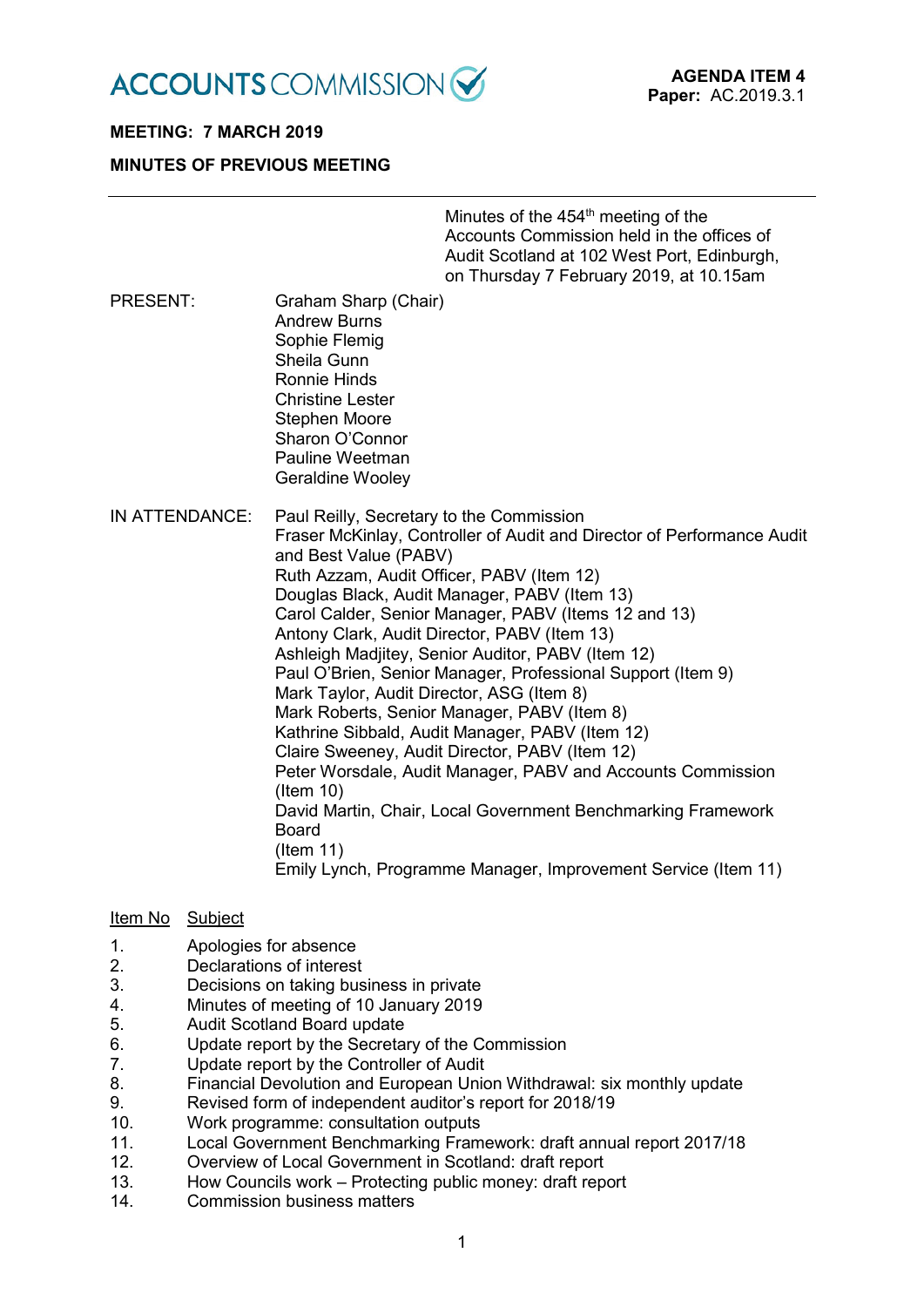#### 1. Apologies for absence

It was noted that Andrew Cowie and Tim McKay had submitted their apologies for absence.

#### 2. Declarations of interest

The following declarations of interest were made:

- Andrew Burns, in item 6, as a council tax payer in the City of Edinburgh area, and in item 10, as Chair of the Scottish Council for Voluntary Organisations.
- Ronnie Hinds, in item 11, as a former Chair of the Local Government Benchmarking Framework Board.
- Geraldine Wooley, in item 6, as a council tax payer in the City of Edinburgh area.

#### 3. Decisions on taking business in private

It was agreed that items 12 to 14 be considered in private because:

- Item 12 proposes a draft audit report which the Commission is to consider in private before publishing.
- Item 13 proposes a draft audit report which the Commission is to consider in private before publishing.

No business was notified by members for item 14 and thus the Chair advised that the item would not require discussion.

#### 4. Minutes of meeting of 10 January 2019

The minutes of the meeting of 10 January 2019 were approved as a correct record.

#### 5. Audit Scotland Board Update

The Commission noted a report by the Secretary providing an update on the business of the Audit Scotland Board.

#### 6. Update report by the Secretary to the Commission

The Commission considered a report by the Secretary providing an update on significant recent activity relating to local government and issues of relevance or interest across the wider public sector.

During discussion, the Commission noted advice from the Secretary that Stephen Moore had spoken at a conference on 17 January organised by Social Work Scotland on developments since the publication of the Commission's performance audit on Social Work in September 2016.

Following discussion, the Commission noted the report.

7. Update report by the Controller of Audit

The Commission noted a verbal update from the Controller of Audit on his recent activity.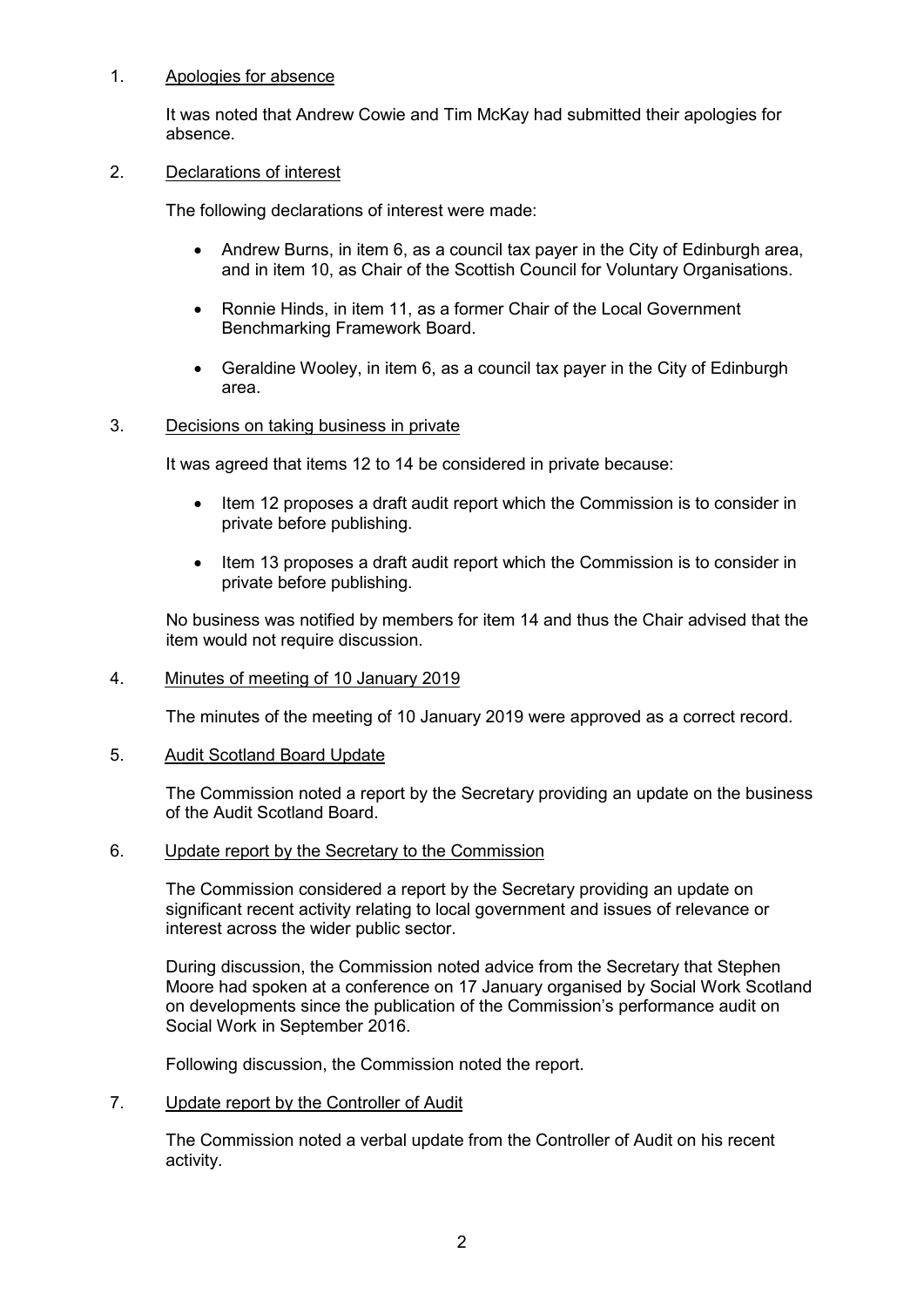# 8. Financial Devolution and European Union Withdrawal: six monthly update

The Commission considered a report by the Audit Director, Audit Services and PABV providing an update on key developments surrounding financial devolution and constitutional change.

During discussion, the Commission:

• Noted advice from the Audit Director, in response to a query from Christine Lester, that awareness would be raised with auditors about the participation by the Crown Estate Scotland in community planning partnerships, and also discussed with the Auditor General in relation to her audit of Crown Estate Scotland.

*Action: Audit Director, Audit Services and PABV*

• Noted advice from the Audit Director, in response to a query from Andrew Burns, that all positions in the Scottish Exchequer Directorate had now been filled.

Following discussion, the Commission noted the report.

#### 9. Revised form of independent auditor's reports for 2018/19

The Commission considered a report by the Associate Director of Audit Quality and Appointments, seeking agreement in principle to changes to the form of Independent Auditor's Reports in respect of local government bodies from 2018/19.

During discussion, the Commission noted advice from the Senior Manager, Professional Support, in response to a query from Ronnie Hinds, that it would be a reasonable expectation that reference to Aberdeen City Council's status as a public interest entity would be reported in the auditor's annual audit report for the Council.

Following discussion, the Commission:

- Agreed that a clear reference to the reporting of Best Value as part of wider scope responsibilities be made in the proposed revised Independent Auditor's Report.
- Agreed in principle with the proposed changes to the 2018/19 form of Independent Auditor's Report and noting that Audit Scotland's Professional Support team will now consult with auditors on the proposals.
- Noted that after this consultation exercise, the Commission will be invited to formally approve the form of Independent Auditor's Report at the April 2019 meeting.

#### 10. Work programme: consultation outputs:

The Commission considered a report by the Secretary to the Commission, which set out the responses to the recent consultation on the refreshed work programme 2019/20 – 2023/24.

During discussion, the Commission:

• Agreed that financing and capital investment strategies for the schools estate be considered in the next refresh of the work programme.

*Action: Director of PABV*

• Agreed that councils be advised of the Commission's view of the importance of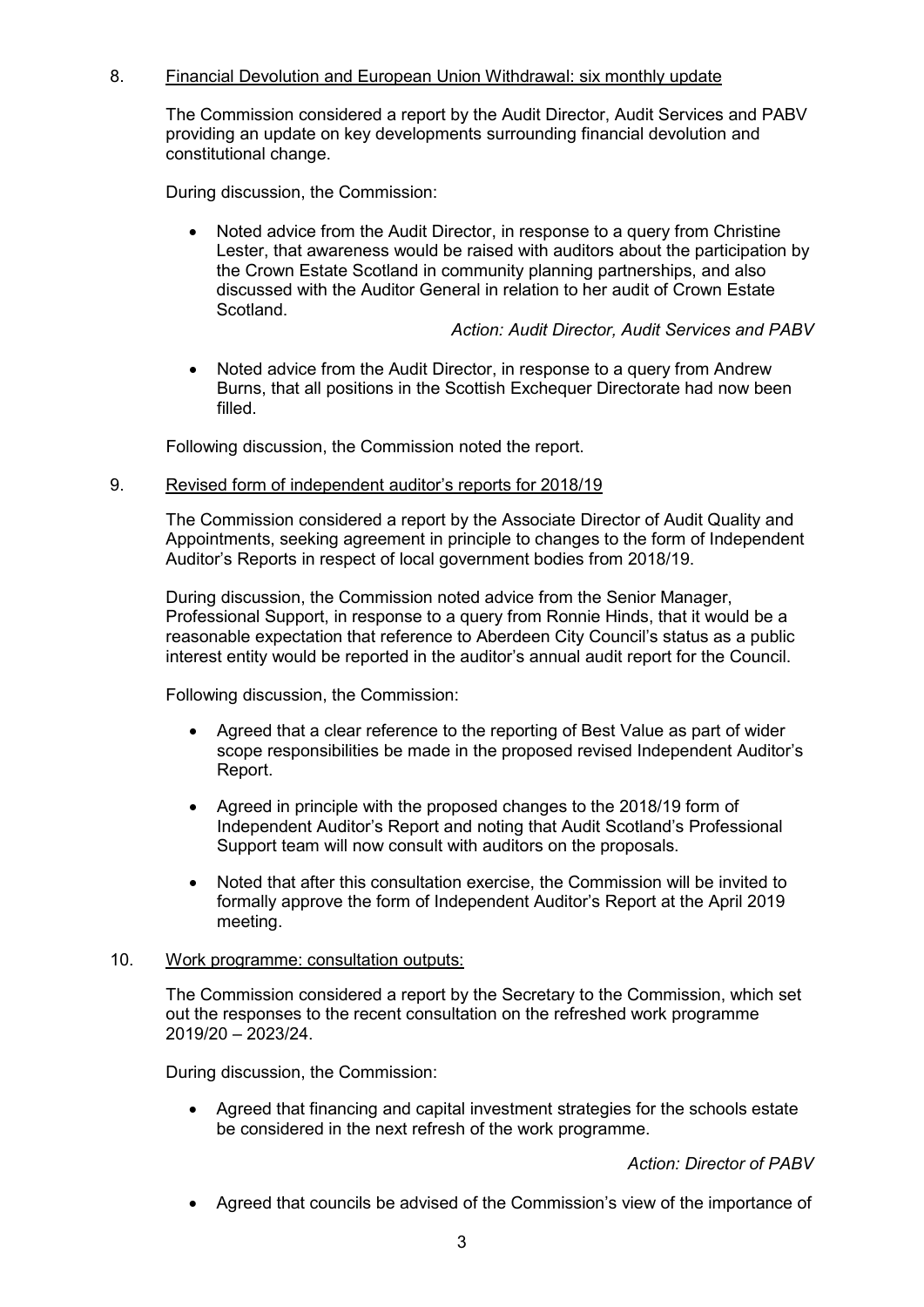including Local Government Benchmarking data in Best Value Assurance Reports alongside local date.

*Action: Secretary*

- Noted advice from the Secretary and Controller of Audit about the importance of the Commission's relationship with the Improvement Service in identifying and promoting good practice.
- Noted the need for further discussion by the Commission on:
	- $\circ$  service areas to be covered by the proposed series of local government specific performance audits in years 3 to 5 of the work programme
	- o subject areas for future reports in the How Councils Work series.

*Action: Secretary*

Following discussion, the Commission:

- Approved the work programme subject to further liaison with the Auditor General for Scotland in relation to joint audit work.
- Agreed the proposed publication arrangements for the programme, as set out in the report.

*Actions: Secretary and Director of PABV*

## 11. Local Government Benchmarking Framework: draft annual report 2017/18

The Commission considered a report by the Secretary to the Commission introducing the Local Government Benchmarking Framework (LGBF) National Overview Report 2017/18.

The Chair welcomed David Martin, Chair of the LGBF Board, and Emily Lynch, Programme Manager, Improvement Service, who undertook a presentation setting out messages from the National Overview Report and progress against the LGBF Board's strategic objectives.

During discussion, the Commission:

- Noted advice from the LGBF representatives, in response to queries from Commission members:
	- $\circ$  On progress being made in relation to developing the reporting of outcomes by partnership and place.
	- o On reporting evidence of robust use of LGBF data by councils and professional associations.
	- $\circ$  On progress with improving the customer satisfaction data used by councils
	- o On progress with reporting outcomes for children, including in relation to child protection, in particular noting the forthcoming thematic LGBF report in this regard and the LGBF's Board's desire for continued dialogue with the Commission in this regard.
	- $\circ$  That the Board would consider how the carer perspective features in its work.